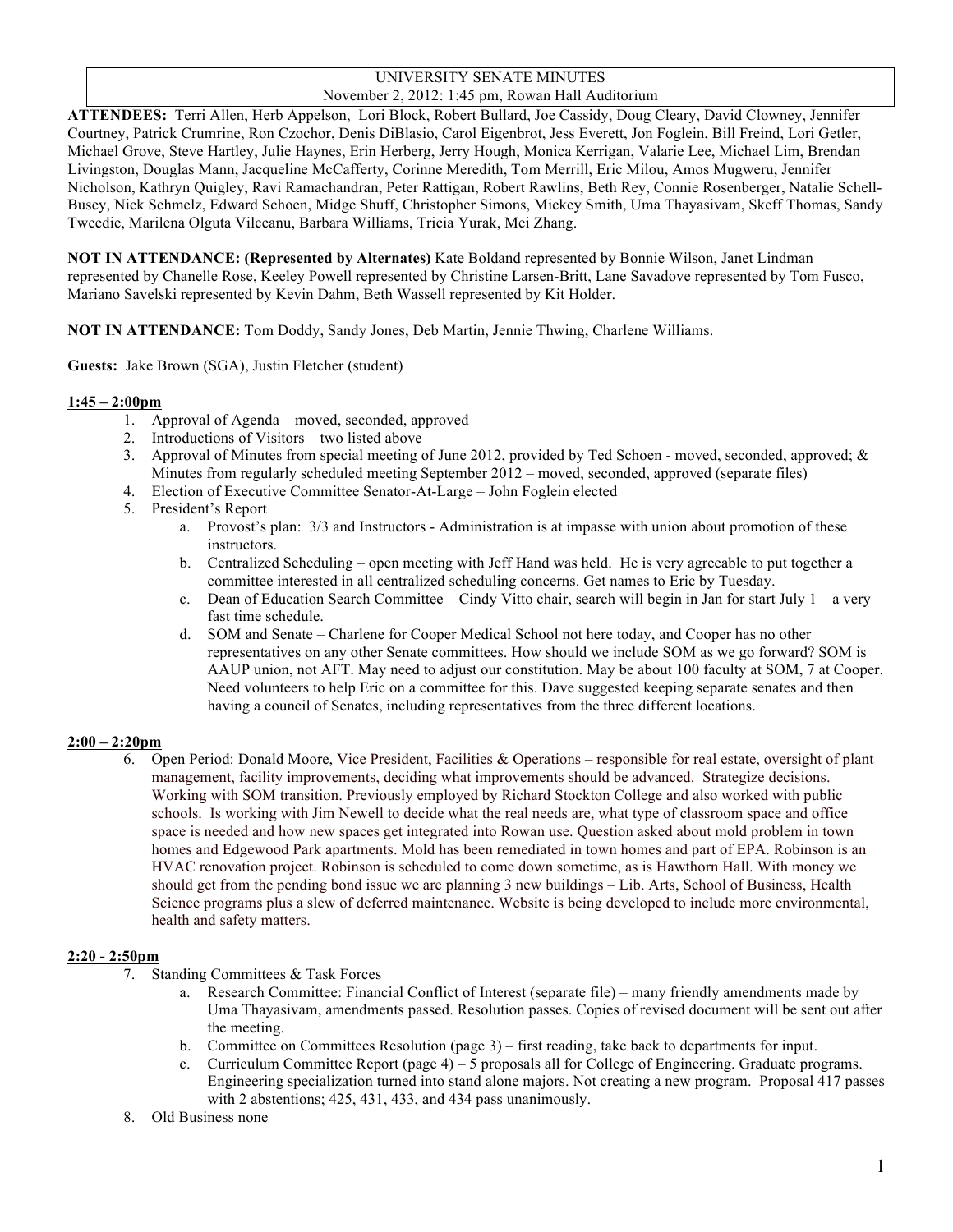# $\frac{2:50-3\,\text{pm}}{9}$

- New Business
	- a. David Clowney brought up that the Senate needs a quorum but do we need a quorum for committee meetings? Discussion. Roberts Rules may cover this as 50% of membership.
	- b. Union is renegotiating the boatload agreement.
- 10. Adjournment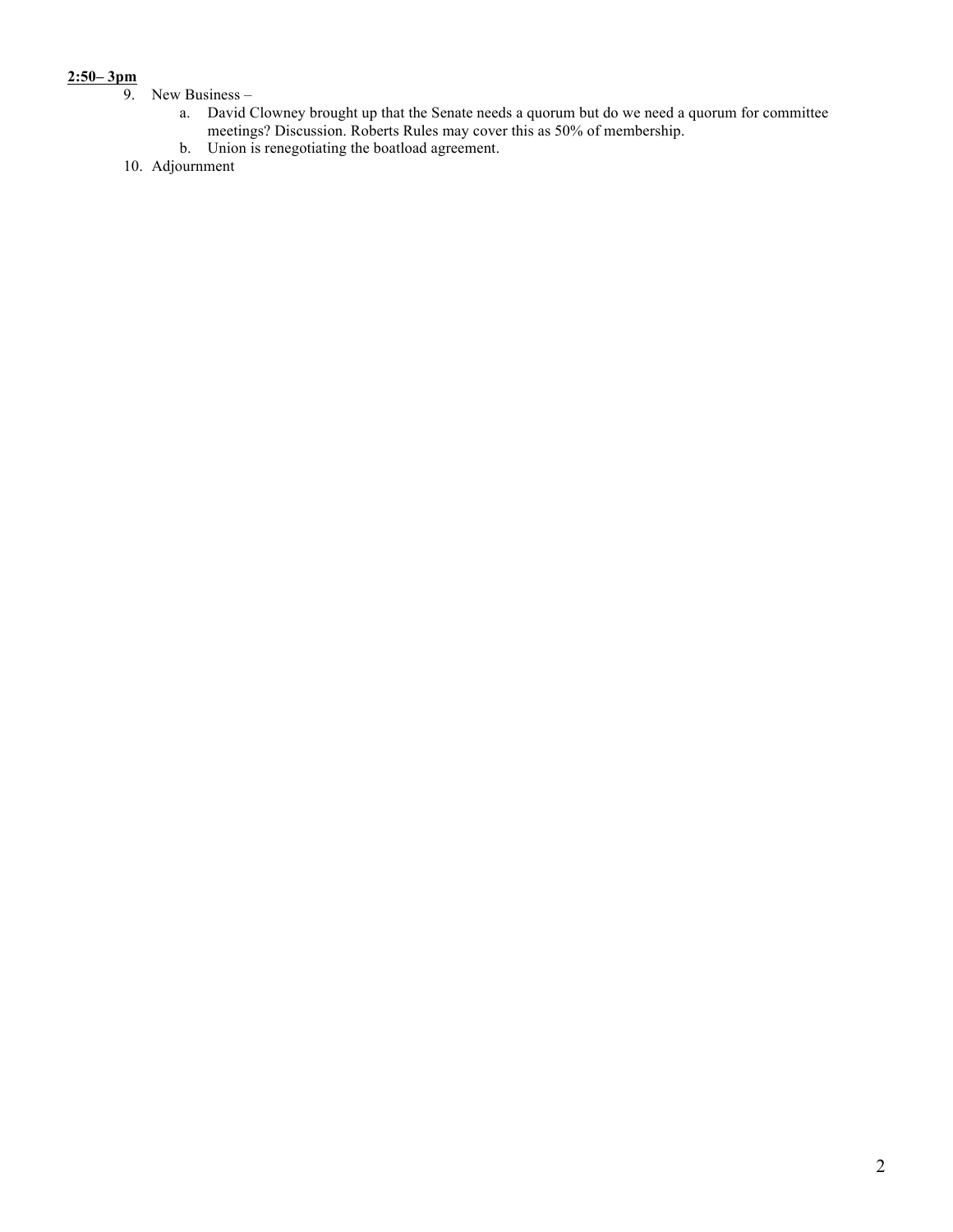#### UNIVERSITY COMMITTEE ON COMMITTEES RESOLUTION ON SENATE COMMITTEE MEMBERSHIP

*WHEREAS*, the current membership on senate committees does not reflect the recent changes and additions of newly formed Rowan University colleges;

*WHEREAS*, membership on specific senate committees is specific to faculty representing each of the Rowan University colleges (these committees include: Tenure & Recontracting, Promotion, Curriculum, University Budget & Planning, Sabbatical Leave, Academic Integrity, Academic Policies & Procedures, Career Development, Intercollegiate Athletics, Learning Outcomes Assessment, Research, and Technological Resources);

*WHEREAS*, the college of Liberal Arts and Sciences, Fine and Performing Arts, and Communication no longer exist in their current structure;

*WHEREAS*, such a change in title would allow faculty to represent the newly formed colleges;

*THEREFORE LET IT BE RESOLVED,* That the following senate committees remove the old college names and include the new ones:

- **Tenure and Recontracting** Change of name and inclusion of the following: College of Communication and Creative Arts, College of Performing Arts, College of Humanities and Social Sciences, addition of College of Science and Math – 14 members increased to 15 members
- **Promotion** Change of name and inclusion of the following: College of Communication and Creative Arts, College of Performing Arts, College of Humanities and Social Sciences, addition of College of Science and Math - 8 members increased to 9
- **Curriculum** Change of name and inclusion of the following: College of Communication and Creative Arts, College of Performing Arts, College of Humanities and Social Sciences, addition of College of Science and Math – 23 members increased to 24
- **University Budget & Planning** Change of name and inclusion of the following: College of Communication and Creative Arts, College of Performing Arts, College of Humanities and Social Sciences, addition of College of Science and Math – 17 members increased to 18
- **Sabbatical Leave** Change of name and inclusion of the following: College of Communication and Creative Arts, College of Performing Arts, College of Humanities and Social Sciences, addition of College of Science and Math – 11 members – no increase in membership due to committee design.
- **Academic Integrity** Change of name and inclusion of the following: College of Communication and Creative Arts, College of Performing Arts, College of Humanities and Social Sciences, addition of College of Science and Math – 21 members – no increase in membership due to committee design.
- **Academic Policies & Procedures** Change of name and inclusion of the following: College of Communication and Creative Arts, College of Performing Arts, College of Humanities and Social Sciences, addition of College of Science and Math – 16 members – increased to 17
- **Campus Aesthetics & Environmental Concerns** No changes due to committee design.
- **Career Development** Change of name and inclusion of the following: College of Communication and Creative Arts, College of Performing Arts, College of Humanities and Social Sciences, addition of College of Science and Math – 11 members – increased to 12
- **Diversity Committee** No changes due to committee design.
- **Intercollegiate Athletics**  Change of name and inclusion of the following: College of Communication and Creative Arts, College of Performing Arts, College of Humanities and Social Sciences, addition of College of Science and Math – 18 members – increased to 19
- **Learning Outcomes Assessment** Change of name and inclusion of the following: College of Communication and Creative Arts, College of Performing Arts, College of Humanities and Social Sciences, addition of College of Science and Math – 14 members – increased to 15
- **Professional Ethics & Welfare** No changes due to committee design.
- **Recruitment, Admissions & Retention** No changes due to committee design.
- **Research** Change of name and inclusion of the following: College of Communication and Creative Arts, College of Performing Arts, College of Humanities and Social Sciences, addition of College of Science and Math – 18 members – increased to 19
- **Student Relations** No changes due to committee design.
- **Technical Resources** Change of name and inclusion of the following: College of Communication and Creative Arts, College of Performing Arts, College of Humanities and Social Sciences, addition of College of Science and Math – 18 members – increased to 19
- **Committee on Committees** No changes due to committee design.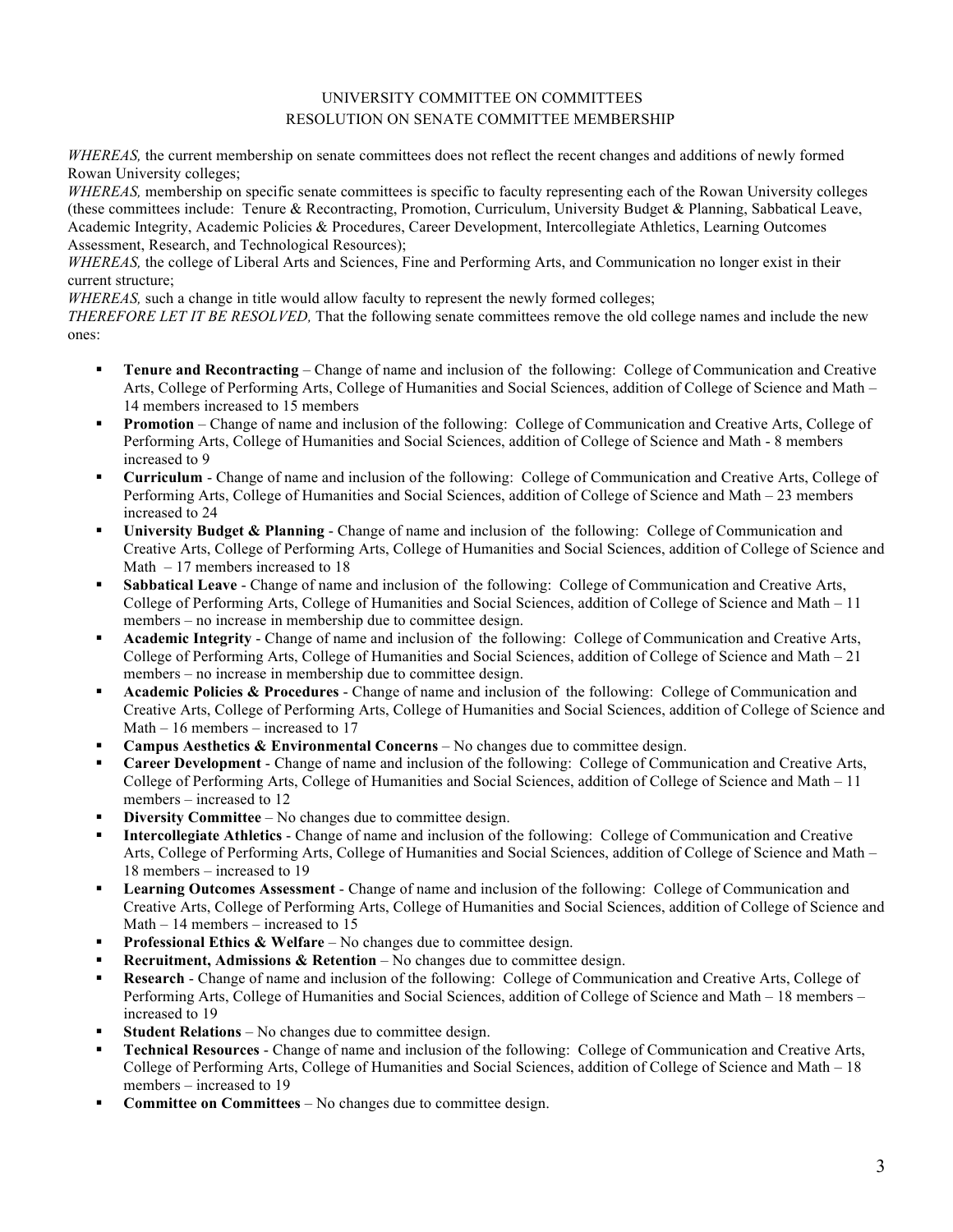#### **Approved Curriculum Proposals Presented for Senate Approval November 2, 2012**

| Process C Proposals Approved by Senate Curriculum Committee |  |
|-------------------------------------------------------------|--|
|-------------------------------------------------------------|--|

| SCC#            | College | <b>Department</b> | Proposal title                            | U/G | <b>Change requested</b>                                                     |
|-----------------|---------|-------------------|-------------------------------------------|-----|-----------------------------------------------------------------------------|
| 11-12-417       | Engr    | Civil             | MS in Engineering Management              | G   | New Degree Program:<br>Conversion of an Existing<br>Masters' Specialization |
| $11 - 12 - 425$ | Engr    | Electrical/Comp   | MS in Electrical and Computer Engineering | G   | New Degree Program:<br>Conversion of an Existing<br>Masters' Specialization |
| $11 - 12 - 431$ | Engr    | Mechanical        | MS in Mechanical Engineering              | G   | New Degree Program:<br>Conversion of an Existing<br>Masters' Specialization |
| $11 - 12 - 433$ | Engr    | Civil             | MS in Civil and Environmental Engineering | G   | New Degree Program:<br>Conversion of an Existing<br>Masters' Specialization |
| $11 - 12 - 434$ | Engr    | Chemical          | MS in Chemical Engineering                | G   | New Degree Program:<br>Conversion of an Existing<br>Masters' Specialization |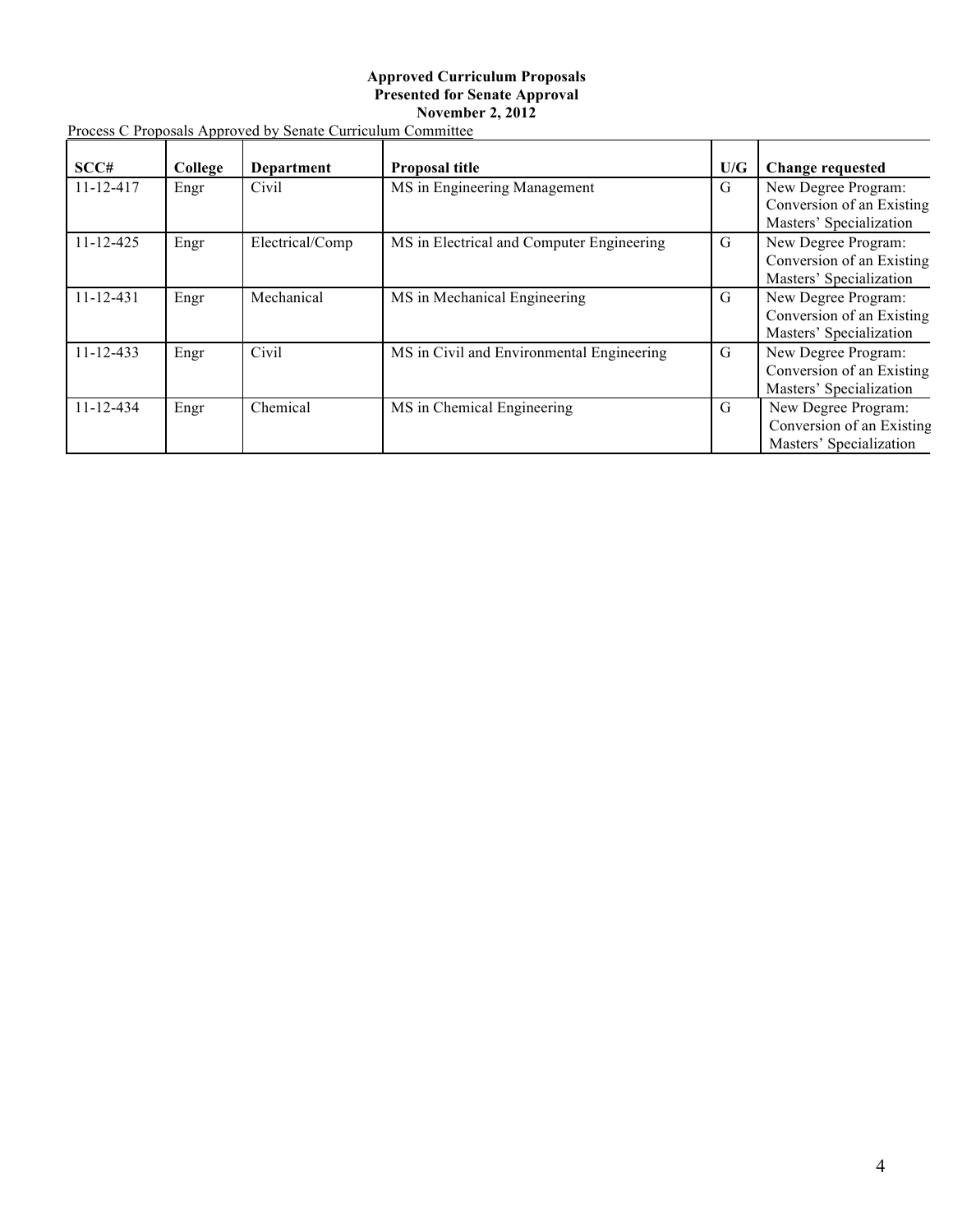# **DRAFT – SUBJECT TO CHANGE**

## **POLICY ON CONFLICT OF INTEREST IN THE DESIGN, IMPLEMENTATION, OR REPORTING OF GRANTSANDSPONSOREDPROJECTS**

Section 1 – Conflicts of Interest Introduction

## **1.1 INTRODUCTION**

The New Jersey Conflict of Interest Law (N.J.S.A. 52:13D-12, seq.) establishes specific standards of conduct for State employees and officers. This policy supplements State law.

## **1.2 STATEMENT OF NEED AND PURPOSE**

Sponsored projects and grants are vital parts of the Rowan University mission. As these activities grow in sophistication and complexity, they intersect increasingly with industrial explorations and entrepreneurial ventures, creating for investigators the potential for conflicting interests.

Rowan University has developed this policy to protect the integrity of grants and sponsored projects, and to comply with federal regulations. It is the intent and policy of Rowan University as an institution of higher education in receipt of federal and/or other research support to comply with present and future regulations. To that end, this policy is subject to further refinements as other rules are published.

Specifically, the intent of this policy is to identify and eliminate or manage any possible threat to grants and sponsored project objectivity at Rowan University. The main components are disclosure of investigators' financial interests that might be affected by the activity, and application of methods to minimize or eliminate the risks associated with such connections. It is not meant to discourage, but rather to safeguard the pursuit and dissemination of knowledge. **1.3 INSTITUTION RESPONSIBILITIES** 

Reviews of Conflicts of Interests (COI) will be the responsibility of the Disclosure Review Committee. If a significant financial interest is identified as a conflict or a conflict is reported, then the Committee is charged with assessing whether or not the conflict is tied to the activities of the investigator's field of expertise or medicine as well as research, teaching, clinical, administrative and purchasing responsibilities.

In the course of reviewing a COI, the Disclosure Review Committee will determine if management plans need to be developed and implemented in order to manage, reduce, or eliminate the COI. Reviewing and approving management plans will be the responsibility of the Disclosure Review Committee.

Disclosure Review Committee, in its institutional responsibilities, may employ and seek review and approval of investigators disclosed conflicts of interest from experts in the investigator's field of expertise or other relevant aspects of the conflicts of interest as it relates to the research and investigator's involvement in the research project. Page **2** of **10**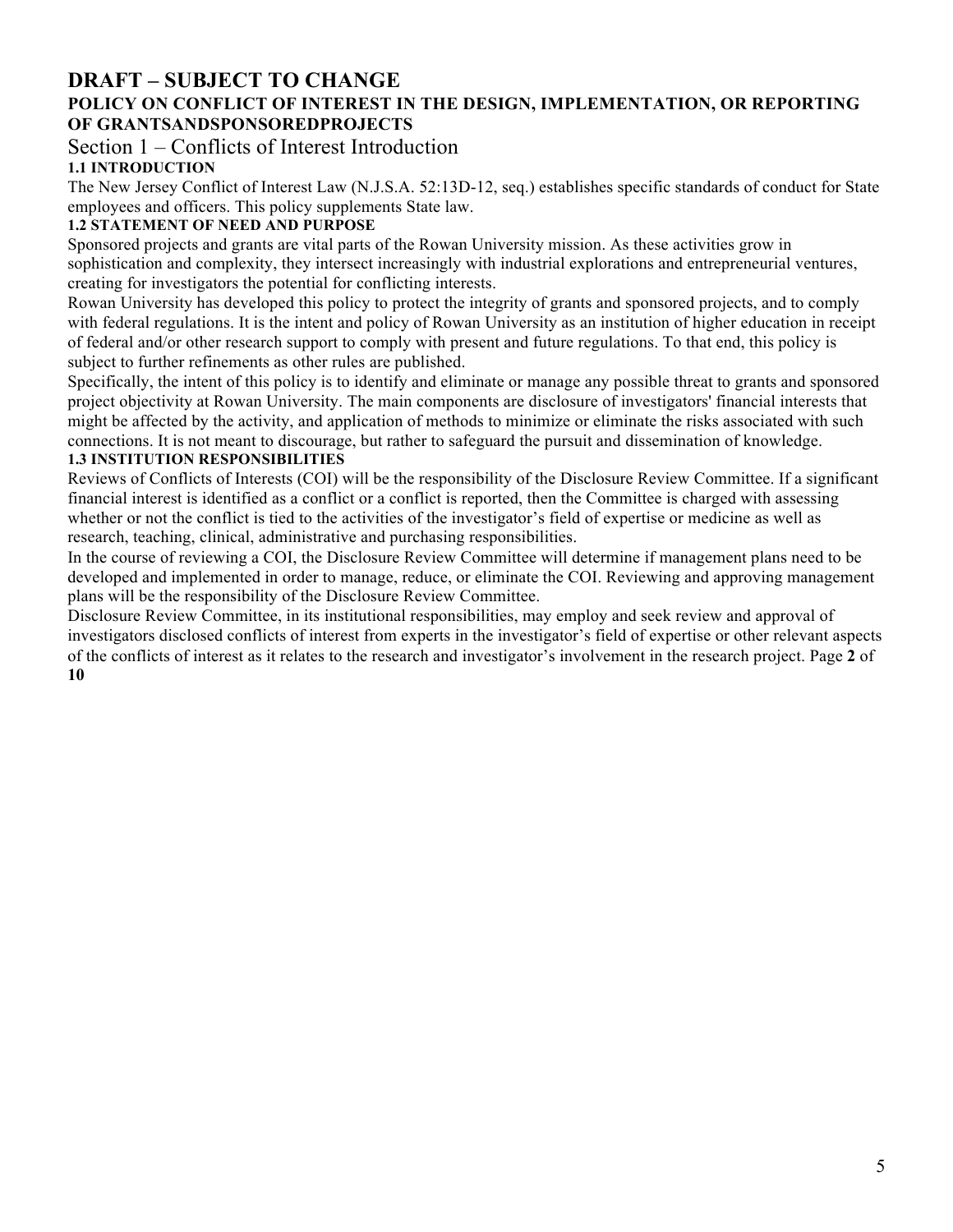## **1.4 DEFINITION and TYPES OF CONFLICT**

A conflict of interest exists when it can be reasonably determined that an investigator's personal financial and other concerns could directly and significantly influence the design, implementation, or reporting of grants and sponsored project activities. Faculty and staff of Rowan University have an obligation to scrupulously maintain the objectivity of their grants and sponsored projects, avoiding any conflict of interest.

Conflicts in the design, implementation, or reporting of grants and sponsored projects activities includes but is not limited to financial, commitment, conscience, and institutional conflicts.

## Section 2 – General Conflict of Interest

## **2.1 GENERAL APPLICABILITY**

Section 2 of this policy applies to any employee of Rowan University who is responsible for the design, implementation, or reporting of grant and sponsored project activities funded or proposed for funding by any external source. See Section 3 PHS Financial Conflict of Interest for additional requirements related to PHS/PHS operating agency funded or proposed for funding projects and financial conflicts of interest.

Project directors and principal investigators are responsible for ensuring that all participants in a project who are involved with the design, implementation, or reporting of the activity disclose any significant financial interests that would reasonably appear to be affected by the activity. Individuals, who come to work on an established project through reallocation of effort, hiring, transfer, promotion, etc., and thereby take on a responsible position in a project, must also disclose any such significant financial interests. Investigator includes the investigator's immediate family, which is defined as his/her spouse or domestic partner and dependent children.

Collaborators, subcontractors, subrecipients, and visiting scientists must either comply with this policy or provide a certification to the Office of Research and Sponsored Programs that their institutions are in compliance with pertinent federal policies and that they in turn are in compliance with their own institutional policies.

#### **2.2 GENERAL SIGNIFICANT FINANCIAL INTEREST and CONSULTING PRINCIPLES**

Any Rowan University employee responsible for the design, implementation, or reporting of grants and sponsored project activities funded or proposed for funding by external sources must reveal all current significant financial interests that would reasonably appear to be affected by the activity. This section of the policy is not applicable to PHS/PHS operating agency funded or proposed for funding projects (see Section 3 – PHS Financial Conflict of Interest).

Significant financial interest (SFI) is defined as any current financial interest of the investigator and his/her immediate family that could reasonably appear to be affected by the activities proposed for funding; or any interest held by the investigator and his/her immediate family in a business entity (company, corporation, or other enterprise) whose financial interest might reasonably appear to be affected by such activities.

Specifically, SFI's might include, but are not limited to, any of the following:

• Anything of significant monetary value, including salary or other payments for services, such as consulting fees or honoraria;

• Direct equity interests, such as stock, stock options, or ownership interests;

• Intellectual property rights owned by the investigator, such as patents, copyrights, and royalties from Page **3** of **10**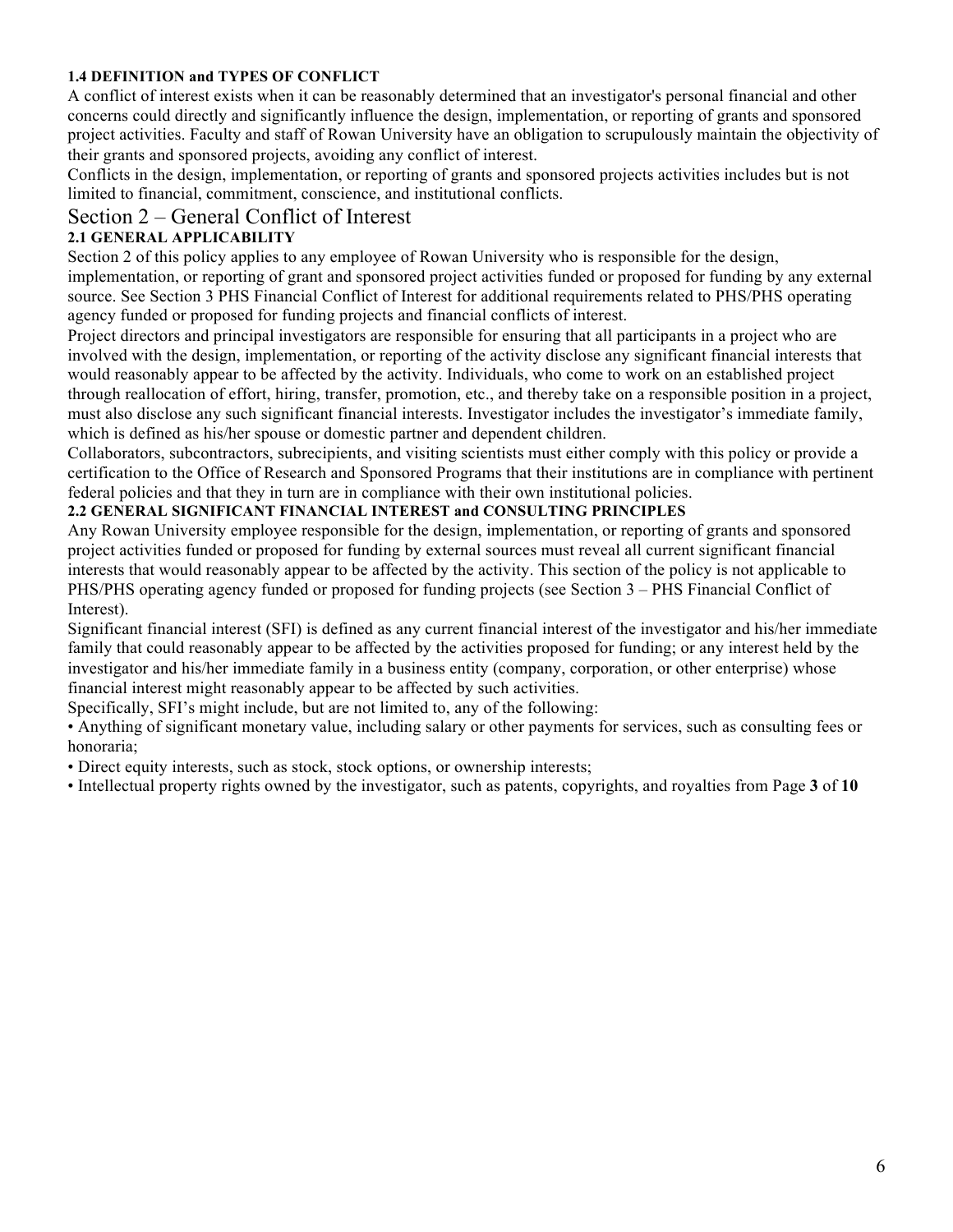such rights.

The term does not include:

• Financial interests in business enterprises or entities that, when aggregated for the investigator and his/her immediate family, meet both of the following tests:

i) the financial interest does not exceed \$10,000 in value as determined through reference to public prices or other reasonable measures of fair market value, and

ii) the financial interest does not represent more than a five percent ownership interest in any single entity;

• Salary, royalties, or other remuneration from Rowan University;

• Salary, royalties, or other payments that, when aggregated for the investigator and his/her immediate family, are not expected to exceed \$10,000 during the next twelve month period;

• Income from seminars, lectures, consulting assignments or teaching engagements sponsored by public or non-profit entities;

• Income from service on advisory committees or review panels for public or non-profit entities.

An investigator may choose to disclose any other financial or related interest that might present an actual, potential, or perceived conflict of interest. Disclosure can be a key factor in protecting an individual's reputation and career from potentially harmful allegations of misconduct.

#### Consulting Principles

There are many reasons why faculty members should engage in outside consulting work. It is desirable that they remain in close communication with the world outside the institution and especially with that part of the world concerned with their area of specialization. Consulting is a means of maintaining this liaison as well as of offering solutions to practical problems and thereby testing the soundness of theories taught in the classroom and laboratories. While consulting activities often enhance a faculty member's value to Rowan University, they can result in conflicts of interest and conflicts of commitment which compromise the faculty and the institution.

In private consulting, it must be kept clear that the faculty member does not represent the University. Private consulting activities of faculty members must be viewed in relation to their overall responsibilities to Rowan University and should not become so extensive that they interfere with those responsibilities.

#### **2.3 GENERAL REVIEW OF DISCLOSURES**

A Disclosure Review Committee (DRC) will review all disclosure statements. The committee will be co-chaired by the Associate Provost for Research. The president will appoint three additional faculty members representing the diverse colleges, departments, and programs at Rowan University. Members will serve three year staggered terms. The committee will be responsible for determining whether the significant financial interests of the investigator could reasonably be expected to affect the design, schedule, implementation, or reporting of the activities funded or proposed for funding in sponsored projects. The committee may request additional clarifying information, as well as a management plan for the conflict, from the investigator which will be treated as non-public information to the extent allowed by law. Upon completion of its review, the committee will advise Page **4** of **10**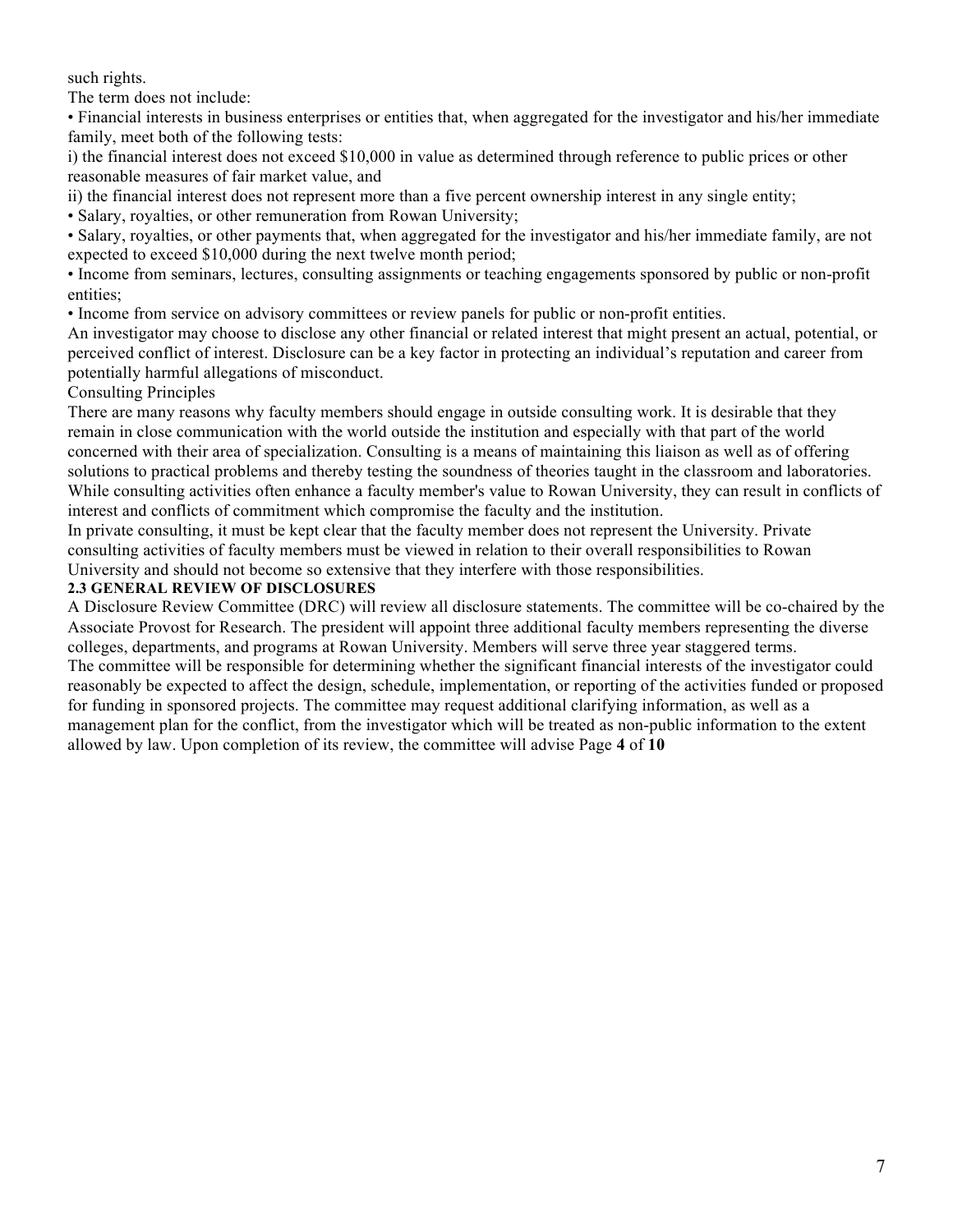the president of the University of its findings and may recommend implementation of a management plan to reduce, mitigate, or eliminate the proposed conflict.

## **2.4 GENERAL MANAGEMENT PLANS FOR CONFLICT**

The committee will review the proposed conflict management plan, add conditions and/or restrictions, and approve it to ensure that any conflict is reduced, eliminated, or managed. Such conditions or restrictions may include, but are not limited to, the following:

- Public disclosure of significant financial interests;
- Monitoring of the research by independent reviewers;
- Modification of the planned activities (possibly subject to sponsor approval);
- Disqualification from participation in all or part of the project;
- Divestiture of significant financial interests;
- Severance of relationships creating conflict.

In all cases, resolution of the conflict or establishment of an acceptable conflict management plan must be achieved and approved by the president before expenditure of any funds under an award.

## Section 3 – PHS Financial Conflict of Interest

## **3.1 STATEMENT OF NEED AND PURPOSE and APPLICABILITY**

Public Health Services has revised the existing Financial Conflict of Interest Regulation, Promoting Objectivity in Research (42 CFR Part 50 Subpart F and 45 CFR Part 94). As a result of the revised regulations, institution's receiving Public Health Service (PHS) funds from the National Institutes of Health (NIH) and other PHS operating agencies must be able to demonstrate greater transparency and accountability regarding financial conflict of interest management and reporting.

Section 3 of this policy applies to grants and sponsored projects funded or proposed for funding by PHS or a PHS funded/operating agency, including but not limited to NIH, and whose purpose of the project(s) is research. Research is defined as the following:

A systematic investigation, study or experiment designed to develop or contribute to generalizable knowledge relating broadly to public health, including behavioral and social-sciences research. The term encompasses basic and applied research (*e.g.,* a published article, book or book chapter) and product development (*e.g.,* a diagnostic test or drug). This includes any such activity for which research funding is available from a PHS Awarding Component through a grant or cooperative agreement, whether authorized under the PHS Act or other statutory authority, such as a research grant, career development award, center grant, individual fellowship award, infrastructure award, institutional training grant, program project, or research resources award.

Project Directors, Principal Investigators and Senior/Key Personnel

Project Directors, Principal Investigators and Senior/Key personnel requesting and receiving PHS/PHS operating agency funding are expected to adhere and conform to the requirements as set forth in Section 3 – PHS Financial Conflict of Interest. Other Key personnel who are involved with the design, implementation, or reporting of the Page **5**  of **10**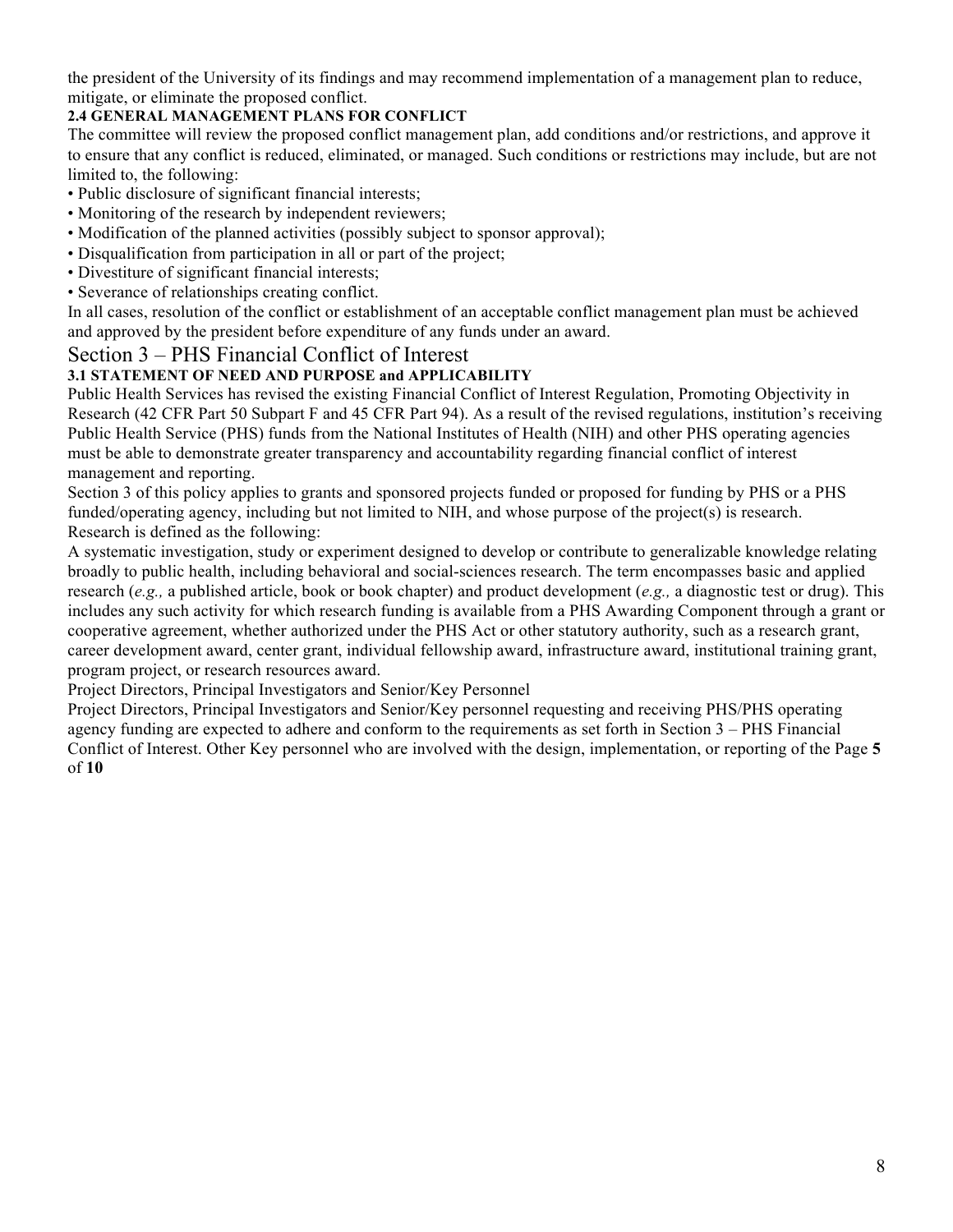sponsored research is also subject to the requirements in this Section 3. Investigator means the project director or principal Investigator and any other person, regardless of title or position, who is responsible for the design, conduct, or reporting of research funded by the PHS, or proposed for such funding, which may include, for example, collaborators or consultants. Investigator's spouse or domestic partner and dependent children must be considered when investigators are reviewing significant financial interests. Any significant financial interest owned/ or held in the names of the investigator's spouse or domestic partner and dependents must be reported if the significant financial interest meets the criteria as stated in Section 3.3 PHS Significant Financial Interests. Sub-recipients

Sub recipients on PHS/PHS operating agencies funded or proposed for funding projects are subject to comply and follow the regulations as set forth in Financial Conflict of Interest Regulation, Promoting Objectivity in Research (42 CFR Part 50 Subpart F and 45 CFR Part 94), even though the sub recipients are not directly awarded the funds from PHS or any related PHS operating agency. Sub recipients must demonstrate or provide adequate assurances that their institution policies and procedures are in compliance with the regulation, and are subject to requests to provide or complete a significant financial interest form upon request.

Examples of Public Health Services (PHS) Operating Agencies:

Administration for Children and Families (ACF)

Administration on Children, Youth and Families (ACYF)

Administration for Community Living (ACL)

Agency for Healthcare Research and Quality (AHRQ)

Agency for Toxic Substances and Disease Registry (ATSDR)

Centers for Disease Control and Prevention (CDC)

Centers for Medicare & Medicaid Services

Food and Drug Administration (FDA)

Health Resources and Services Administration (HRSA)

Indian Health Services (IHS)

National Institutes of Health (NIH)

National Cancer Institute (NCI)

Substance Abuse and Mental Health Services Administration (SAMHSA)

#### **3.2 INSTITUTION RESPONSIBILITIES**

Pertaining to 2011 Revised PHS Regulations related to COI's, any institution seeking PHS/PHS operating agency funded research needs to review Significant Financial Interest's to determine if a Financial Conflict of Interest (FCOI) exists or does not exist. This section expands upon Section 1.3 Institution Responsibilities; see Section 1.3 for additional policy requirements.

## **3.3 PHS SIGNIFICANT FINANCIAL INTERESTS**

See section 2.2 General Significant Financial Interest and Consulting Principles for a definition of significant financial interest. For PHS/PHS operating agency funding or proposed for funding, the threshold for significant financial interests is \$5,000. See below for further details.

*Significant Financial Interests* include, but are not limited to, any of the following:

· For publicly traded entities:

o If the value of any remuneration received from the entity in the 12 months preceding the disclosure, when aggregated, exceeds \$5,000. Remuneration includes salary, and any payment for services not otherwise identified as salary – examples include, but are not limited to, consulting fees, honoraria, paid authorship, etc.

o If the value of any equity interest as of the date of disclosure, when aggregated, exceeds \$5,000. Page **6** of **10**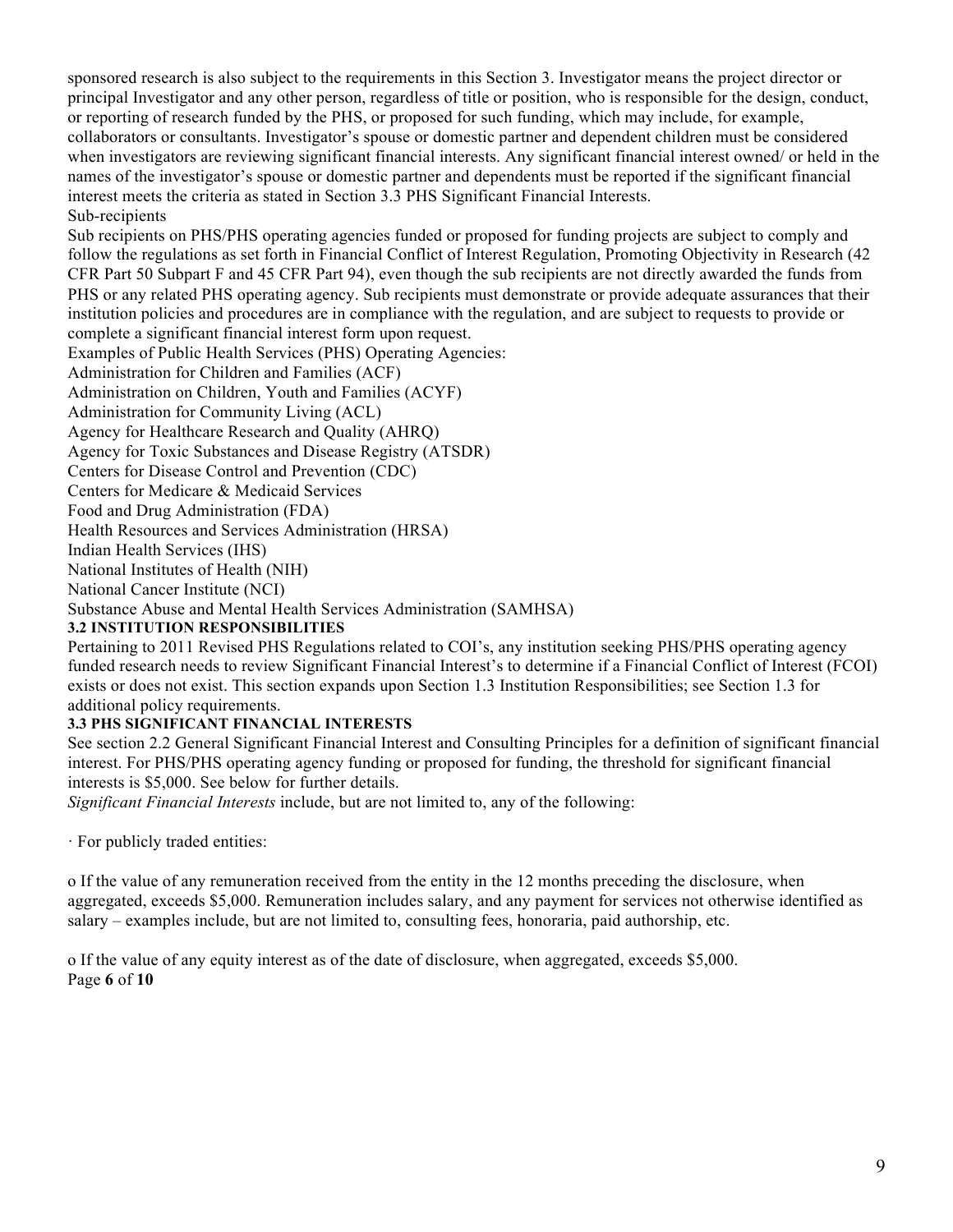Equity includes any stock option, or other ownership interest, as determined through reference to public prices or other reasonable measure of fair market value.

· For non-publicly traded entities:

o If the value of any remuneration received from the entity in the 12 months preceding the disclosure, when aggregated, exceeds \$5,000.

o If any equity interest as of the date of disclosure is held. Equity includes any stock option or other ownership interest.

· Intellectual property rights and interests – for example, patents, copyrights – upon receipt of income related to such rights and interests.

*Significant Financial Interests* do not include:

· Salary, royalties or other remuneration paid by the institution, if the investigator(s) are currently employed or otherwise appointed by the institution

· Intellectual property rights assigned to the institution and agreements to share in royalties related to such rights

· Income from investment vehicles, such as but not limited to mutual funds, retirement accounts, provided the investigator(s) do not have direct control of investment decisions in such investment vehicles

· Income from seminars, lectures, or teaching engagements sponsored by a federal, state, or local government agency, an Institution of higher education as defined in 20 U.S.C. 1001(a), an academic teaching hospital, a medical center, or a research institute that is affiliated with an institution of higher education

· Income from service on advisory committees or review panels for a federal, state, or local government agency, or an Institution of higher education as defined at 20 U.S.C. 1001(a), an academic teaching hospital, a medical center, or a research institute that is affiliated with an institution of higher education.

## **3.4 DISCLOSURES**

Investigators identified in the grant and sponsored project which are funded or proposed to be funded by PHS/PHS operating agency need to disclose all Significant Financial Interests (SFIs) that are related to the investigator's institutional responsibilities and expertise and meet regulatory thresholds. All disclosures and relevant information obtained during the disclosure process and afterwards, is considered confidential information, retained in the strictest of confidence, and is subject to rules and regulations as they apply. Travel

Investigators must disclose the occurrence of any reimbursed or sponsored travel, which is paid on behalf of the investigator and not reimbursed to them so the exact monetary value is / may not be readily available, and the travel is related to their institutional responsibilities. Rowan University, in its institutional responsibilities, may inquire and request additional information related to travel disclosed by the investigator on disclosure forms. Travel does not include travel reimbursed or sponsored by a:

· Federal, state or local government agency

- · Institution of higher education
- · Academic teaching hospital
- · Medical center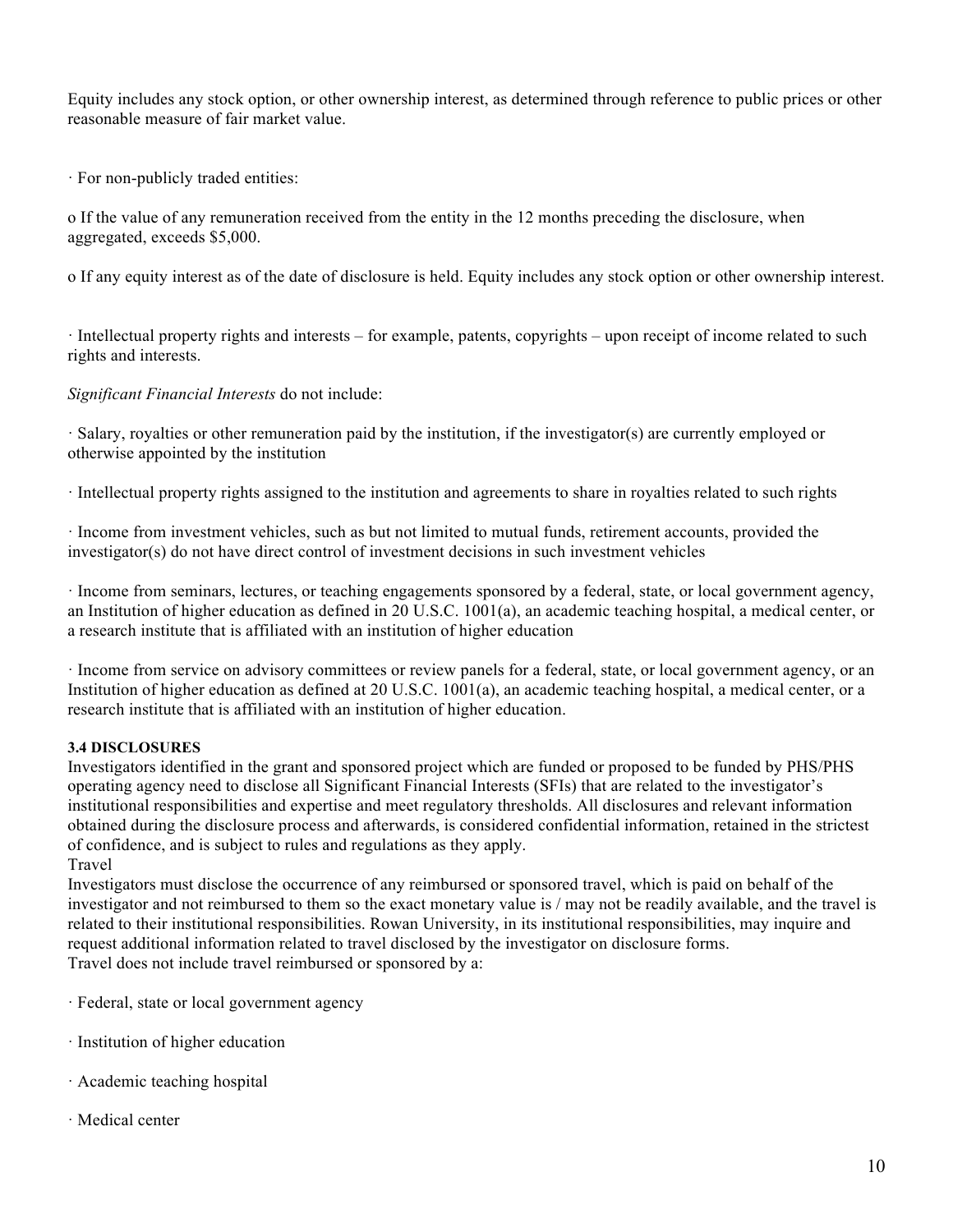· Research institute that is affiliated with an institution of higher education

Consulting Agreements and Engagements

Special attention must be paid to consulting agreements and engagements. If the consultation appears to be related to investigators' institutional responsibilities, then that consulting agreement and engagement must be Page **7** of **10**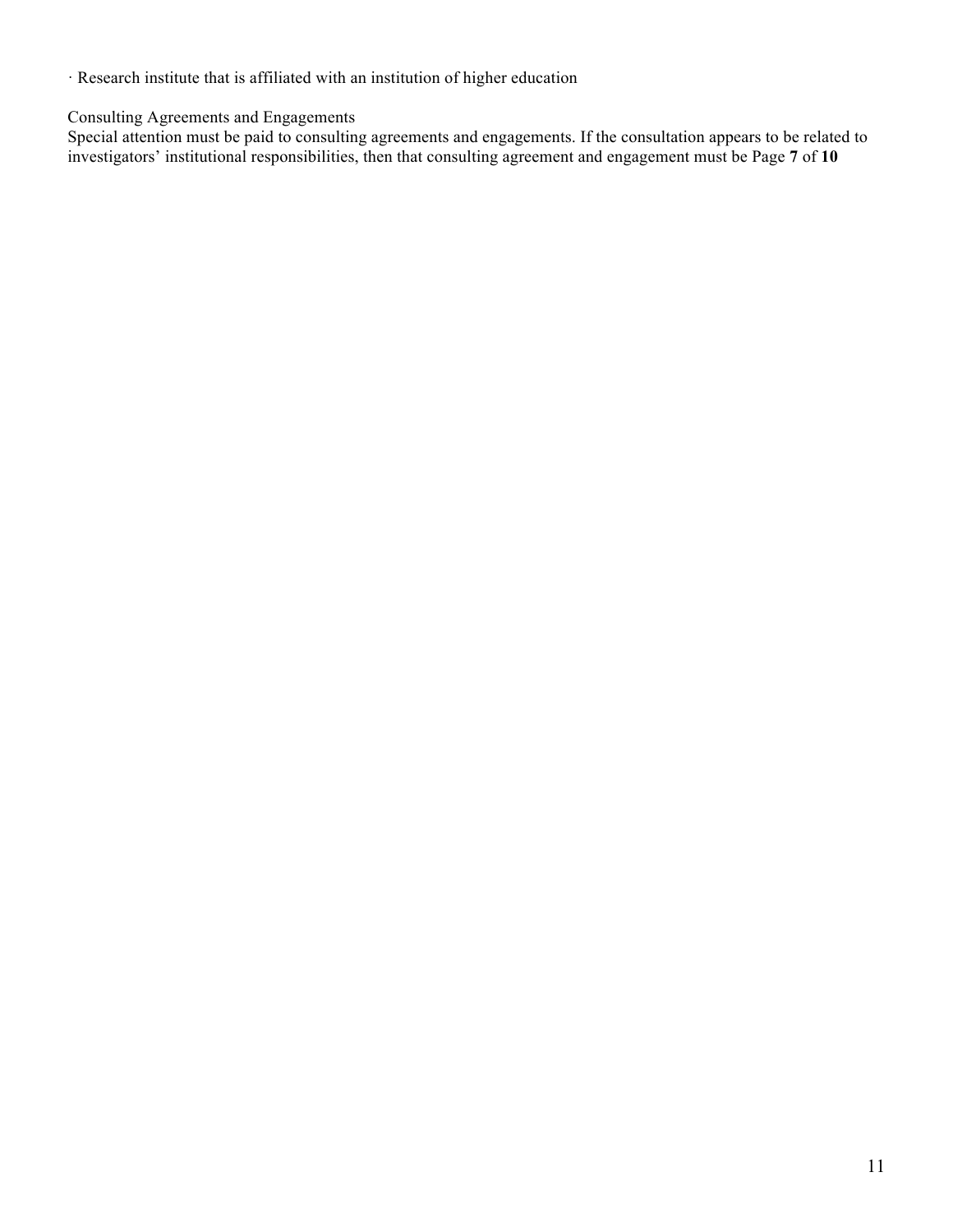disclosed on disclosure forms regardless of monetary value or aggregated value of remuneration received in the preceding 12 month period or as of the date of disclosure.

Disclosure form(s) needs to be completed and provided to the Office of Sponsored Programs during the following times:

· Prior to the submission of the application to PHS/PHS operating agency

· Annually, during the period of the award. Annual progress reports require Financial Conflicts of Interest to be disclosed

· Within 30 days of discovering or acquiring a new *Significant Financial Interest* as defined above – examples include but not limited to, purchase, marriage, inheritance, etc.

· For any new Investigator assigned to or joining the research project during either the pre-award or post-award stage of the project

Disclosure Review Committee, in the course of its duties and responsibilities, can identify a significant financial interest (SFI) if not reported by an investigator. If an SFI is identified by the Disclosure Review Committee, then the Disclosure Review Committee will conduct a review and determine if a Financial Conflict of Interest (FCOI) exists or does not exist. If the SFI is determined to be a financial conflict of interest, then a retrospective review of the project must occur to determine if bias exists or does not exist in the research. The Disclosure Review Committee, in its institutional responsibilities, may require and employ the assistance of experts in the field of research administration, experts in the field of study, and/or other consultants that are applicable to the nature of the financial conflict of interest and the research purpose and type.

#### **3.5 REVIEW OF DISCLOSURES**

This section expands upon Section 2.2 General Review of Disclosures; see Section 2.2 for additional policy requirements. When the Disclosure Review Committee determines that the objectivity of research may be compromised due to a SFI that is deemed an FCOI, then the Disclosure Review Committee is responsible for determining whether or not a Management Plan needs to be developed and implemented.

#### **3.6 MANAGEMENT PLANS FOR CONFLICT**

This section expands upon Section 2.3 General Management Plans for Conflict; see Section 2.3 for additional policy requirements. If an FCOI exists, the Disclosure Review Committee is responsible for determining whether or not a Management Plan is required and the creation of a Management Plan. The investigator with the conflict of interest is allowed to participate and provide recommendations related to the Management Plan. After creation of the proposed Management Plan, the Disclosure Review Committee will be responsible for determining the effectiveness of the plan and implementing the plan. In the committee's attempts to implement and develop a sound Management Plan, the committee can add conditions or restrictions to ensure that any conflict is reduced, eliminated, or managed. In all cases, resolution of the conflict or establishment of an acceptable Management Plan must be achieved and approved by the President of Rowan University before expenditure of any funds under an award.

If at any time it is determined that there is bias in research, investigator fails to comply with Management Plan, or Management Plan is determined to have biased the design, conduct, or reporting of the PHS/PHS operating agency funded research, then the Disclosure Review Committee must notify PHS/PHS funding agency promptly (within 5 to 10 business days of determination).

#### **3.7 RETROSPECTIVE REVIEW**

If a Financial Conflict of Interest (FCOI) is not identified or managed in a timely manner, Rowan University will conduct and complete a review of the investigator(s) pre-award and post-award activities and the current project's progress and status to determine bias in the design, conduct or reporting of such research within 120 Page **8** of **10**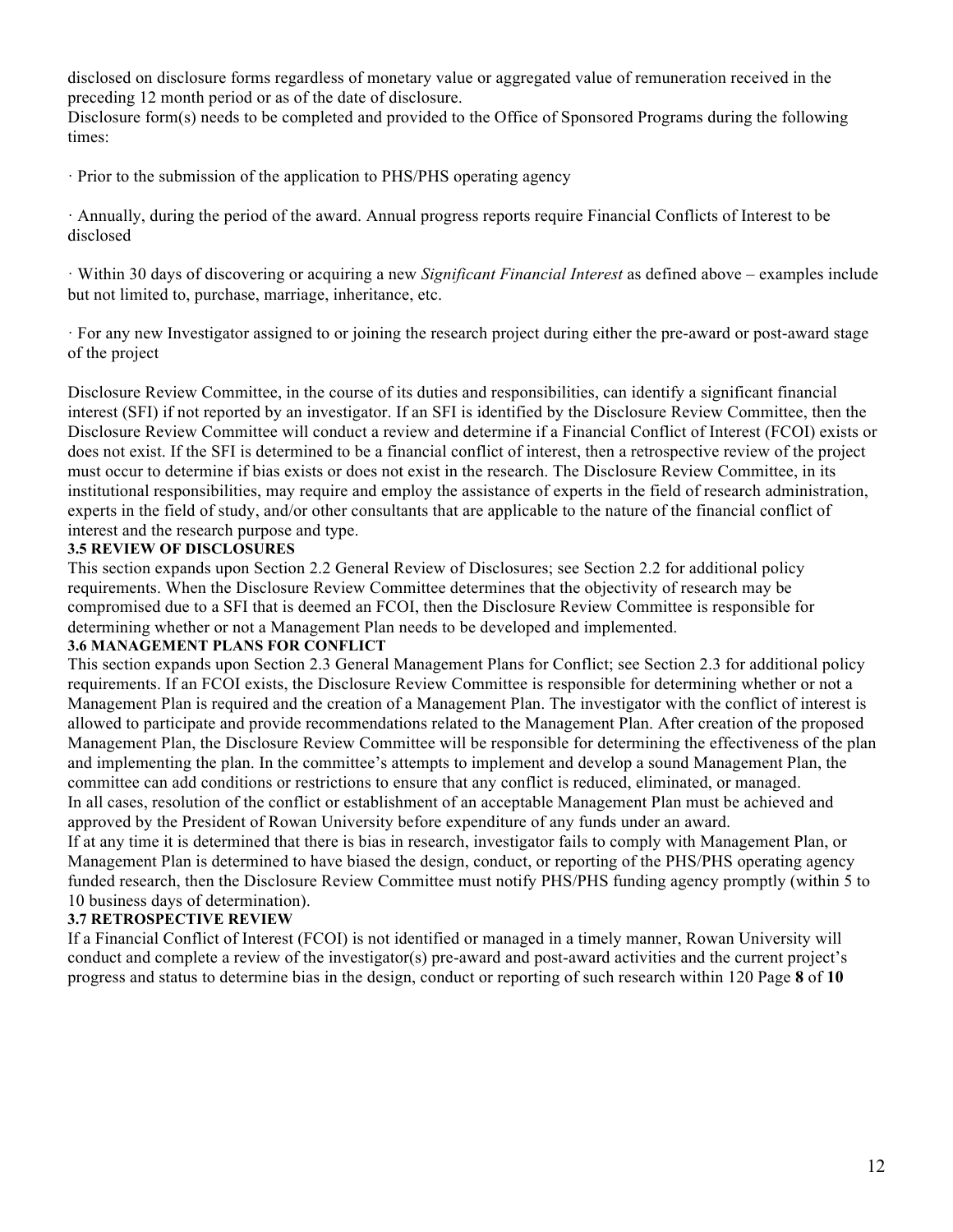days when Rowan University determines noncompliance with Rowan's Conflict of Interest policy, the regulation, or other circumstance that resulted in nondisclosure of an SFI or noncompliance with policy and regulation. Examples of noncompliance include, but are not limited to:

- · Investigator(s) do not disclose a Significant Financial Interest (SFI)
- · SFI was previously reviewed and at that time was not identified as an FCOI
- · The Institution does not review or manage an FCOI
- · Investigator fails to comply with the Management Plan

· Management Plan is determined to have biased the design, conduct, or reporting of the PHS/PHS operating agency funded research

The retrospective review may encompass a review of investigator travel and any publications authored by the investigator during the retrospective review. In addition, the Disclosure Review Committee retains the right to conduct interviews, monitor research work and related meetings involving the research, or appoint a representative to conduct a peer review and/or independent review of the research conducted to date.

If bias is found to occur during the course of the Retrospective review, then the Mitigation Report needs to document the description of the impact of the bias on the research project and the institution's plan of action or actions taken to eliminate or mitigate the effect of the bias, including some statements such as impact on the research project, extent of harm done, including any qualitative and quantitative data to support any actual or future harm; analysis of whether the research project is salvageable. Upon completion nd approval of the Mitigation Report, the report needs to be submitted to PHS/PHS operating agency. Furthermore, if PHS/PHS operating agency determines that a funded research project of clinical research whose purpose is to evaluate the safety or effectiveness of a drug, medical device or treatment has been designed, conducted, or reported by an investigator with an FCOI that was not managed or reported by the institution as required by the regulation, the institution shall require the investigator to do the following:

- · Disclose the FCOI in each public presentation of the results of the research
- · Request an addendum to previously published presentations

Mitigation reporting can be conducted by the Disclosure Review Committee, personnel appointed by the Disclosure Review Committee or an independent reviewer. The final mitigation report must be reviewed and agreed upon by the Disclosure Review Committee.

## **3.8 FINANCIAL CONFLICT OF INTEREST (FCOI) REPORTING**

When Financial Conflicts of Interest (FCOI) exists, then reporting of the FCOI must be performed timely and sent to PHS/PHS operating agency. Mandatory reporting of FCOI's and related documents may encompass any one of, or including all of the following aspects of the FCOI policy:

- · Financial Conflict of Interest, in existence
- · Management Plan development
- · Mitigation Report creation
- · Noncompliance with Conflict of Interest Policy

Expenditure of any funds under an award that has an investigator(s) with an FCOI(s) will not occur until the FCOI(s) are reported to PHS/PHS operating agency.

#### **3.9 PUBLIC DISCLOSURE OF FINANCIAL CONFLICTS OF INTEREST**

Public requests to review Financial Conflicts of Interest (FCOI) must be made in writing and include at a minimum the following information: Page **9** of **10**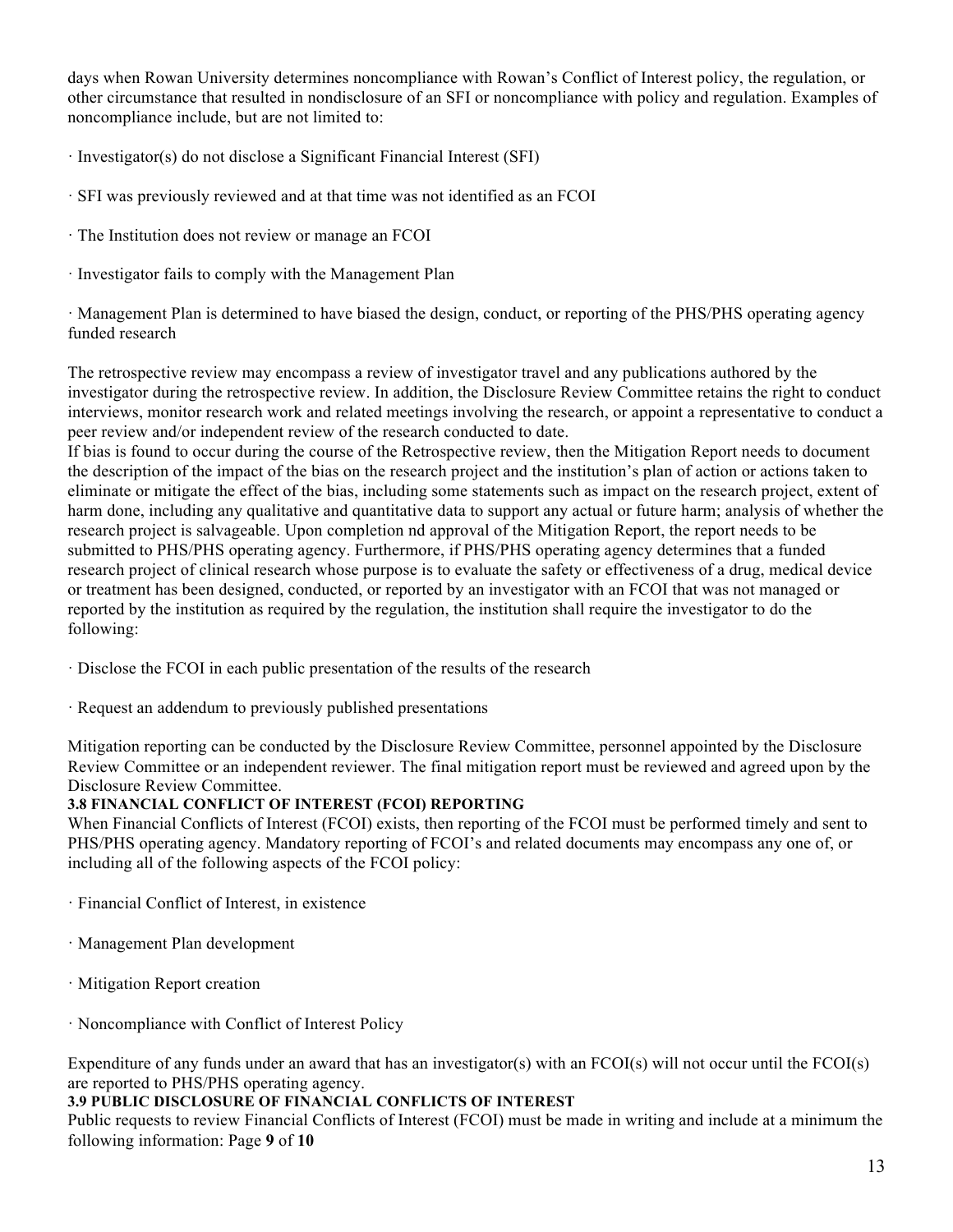· Name and address of the person requesting the information, including the address of where to send the information

· Name of Investigator(s) whose FCOI information is requested

If the above information is not provided in writing, then Rowan University will make an attempt(s) to obtain that information in order to process the request. Furthermore, all public requests must be directed to the Office of Sponsored Programs (OSP).

Significant Financial Interests (SFI) of the investigator that meets all the criteria below are reportable to the public:

· The Significant Financial Interest was disclosed and is still held by the senior/key personnel. Senior/key personnel are the PD/PI and any other person identified as senior key personnel in the subaward or application to the PHS/PHS operating agency, progress report or any other report submitted to the PHS/PHS operating agency;

· The Disclosure Review Committee determines the SFI is related to the PHS/PHS operating agency funded research; and

· The Disclosure Review Committee determines the SFI is a **Financial Conflict of Interest (FCOI).** 

OSP must provide the requested information within 5 business days of receiving a public request starting on the day when OSP is in receipt of all of the required information from the public. Investigator(s) relationships that need to be made public are only FCOI's that are disclosed and continue to be held. Office of Sponsored Programs is responsible for responding to public requests.

## **3.10 INVESTIGATOR TRAINING**

Rowan University will use an online, web-based module to administer training related to the 2011 PHS revised Financial Conflict of Interest (FCOI) regulation.

Training on FCOI is mandatory for all investigators who will propose for funding or are funded by PHS/PHS operating agencies. Training is required under the following circumstances:

· Prior to engaging in covered research (PHS/PHS operating agency)

· Every 4 years

Even if the investigator has already completed training, training is mandatory for the investigator if any of the following occurs:

· Revisions to Conflict of Interest policy related to Section 3 – PHS Financial Conflict of Interest

· Revisions and associated changes in the regulation

· Revisions to procedures associated with FCOI policy, only if the revised procedures affects requirements of investigators

· Investigator(s) are not in compliance with Rowan University's FCOI policy or approved Management Plan(s)

In Rowan University's attempt to conform to 2011 revised PHS regulations and fulfill its institutional responsibilities, investigators required to complete FCOI training that have not completed FCOI training or provided satisfactory evidence that FCOI training has been completed, will result in the delay of expenditure of any funds under an award. Page **10** of **10**